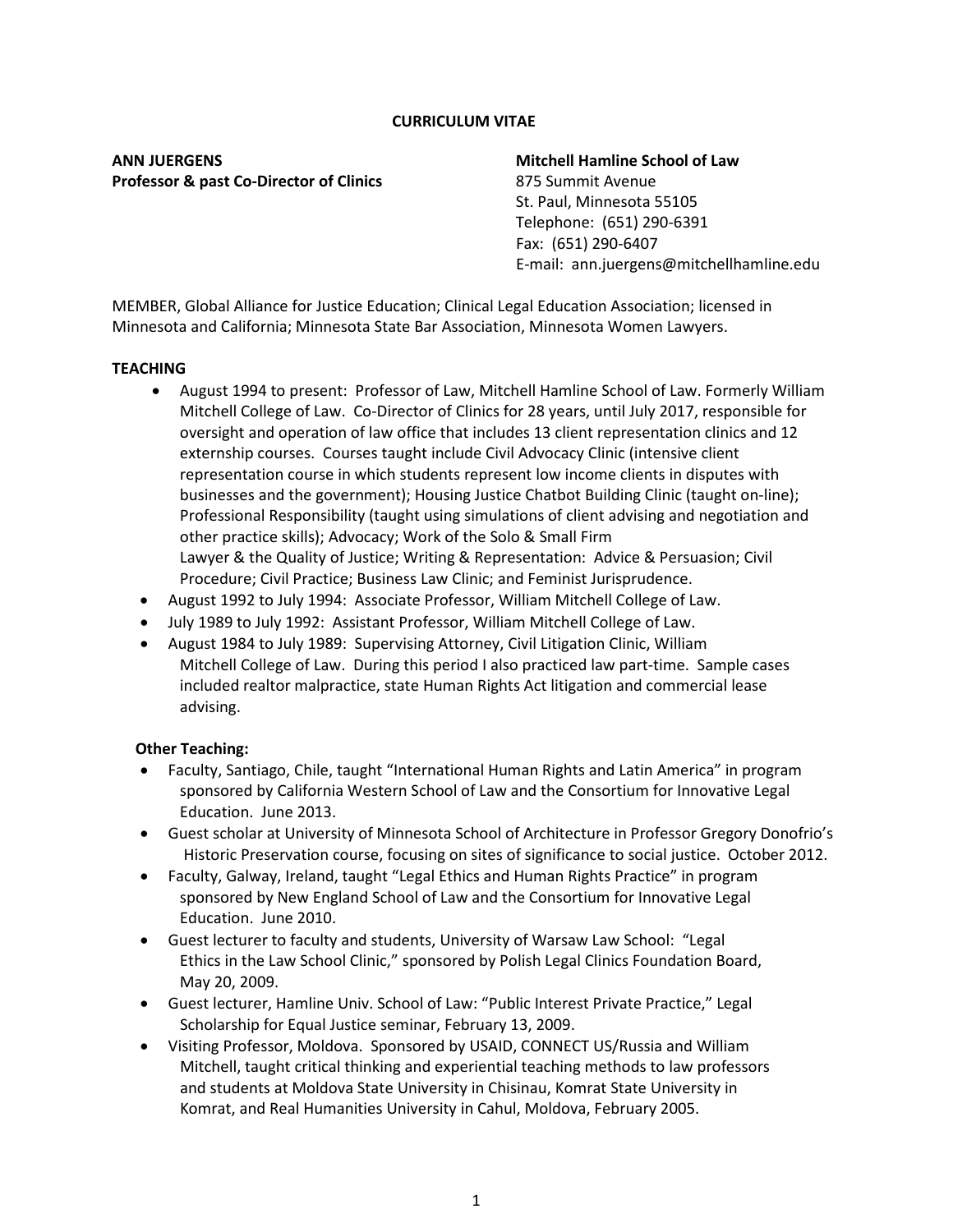- Committee member for History Master's thesis, University of Minnesota: "Race and Education in the 'Citadel of Civil Rights:' A Study of How the Minneapolis Public Schools Became Segregated." Oral examination on thesis, October 26, 2001.
- Visiting Professor, University of Minnesota Law School: Spring 1999.

## **LAW PRACTICE**

- May 1978 to Fall 1984: Self-employed in general civil practice, with emphasis on housing, land use, contract and small business law. Major clients included the City of Berkeley (constitutional defense of rent and eviction control ordinance successfully argued in California Supreme Court on May 8, 1984), many tenant groups, bookstores, and New College of California.
- October 1980 to June 1982: Associate City Attorney for City of Berkeley on halftime basis (alongside my private practice); responsibilities included legal support to the Rent Stabilization Board created by local Charter amendment in June 1980.
- October 1976 to April 1978: VISTA Attorney, Legal Aid Society of San Mateo County, Daly City, California; handled general intake: case-load included full range of poverty law work in an office oriented toward "impact" litigation.

## **EDUCATION**

- Boalt Hall, University of California Law School, Berkeley, CA
	- o Special status third-year student, 1975-76
- University of Minnesota Law School, Minneapolis, MN
	- o J.D., June 1976; Legal Research and Writing Instructor, 1974-75
- Harvard University, Cambridge, MA
	- o A.B. with departmental honors in History and Literature, June 1973
	- o Features Editor, Harvard *Crimson*, 1972; staff member 1970-73

## **PUBLICATIONS**

- *Fostering Client Altruism and the Common Good in the Practice of Law: Learning From Emerging Movements in Business and Economics,* with Diane Galatowitsch, 44 MHLR 1 (2018).
- *A Call to Cultivate the Public Interest: Beyond Pro Bono*, with Diane Galatowitsch, 51 WASH. U. J. OF LAW & POLICY 95 (2016).
- *Toward a More Effective and Accessible Solo and Small Firm Practice Model, in BEYOND ELITE LAW:* ACCESS TO CIVIL JUSTICE FOR AMERICANS OF AVERAGE MEANS, Estreicher & Radice, eds., Cambridge Univ. Press (2015).
- *Valuing Small Firm and Solo Law Practice: Models for Expanding Service to Middle-Income Clients, 39 William Mitchell Law Review 80 (2012).*
- *Lena Olive Smith: Inventive Activist Attorney, 35:2 With Equal Right 2 (2011).*
- *Foreword: Poverty Law***,** 35 WILLIAM MITCHELL LAW REV. 754 (2009).
- *Role Plays as Rehearsals for 'Doing the Right Thing'—Adding Practice in Professional Values to Moldovan and United States Legal Education,* with Angela McCaffrey, in NEW DIRECTIONS IN CLINICAL SCHOLARSHIP, 28 WASHINGTON UNIV. J. OF LAW & PUBLIC POLICY 141(2008).
- *Practicing What We Teach: The Importance of Emotion and Community Connection in Law Work and Law Teaching,* 11 CLINICAL LAW REV. 413 (2005).
- *Rosalie Wahl's Vision for Legal Education: Clinics at the Heart*, 30 WILLIAM MITCHELL LAW REV. 9 (2003).
- *Lena Olive Smith: A Minnesota Civil Rights Pioneer,* 28 WILLIAM MITCHELL LAW REV. 398 (2001).
- *Lena Olive Smith: Civil Rights Pioneer*, in FOR THE RECORD: 150 YEARS OF LAW & LAWYERS IN MINNESOTA (MSBA, 1999).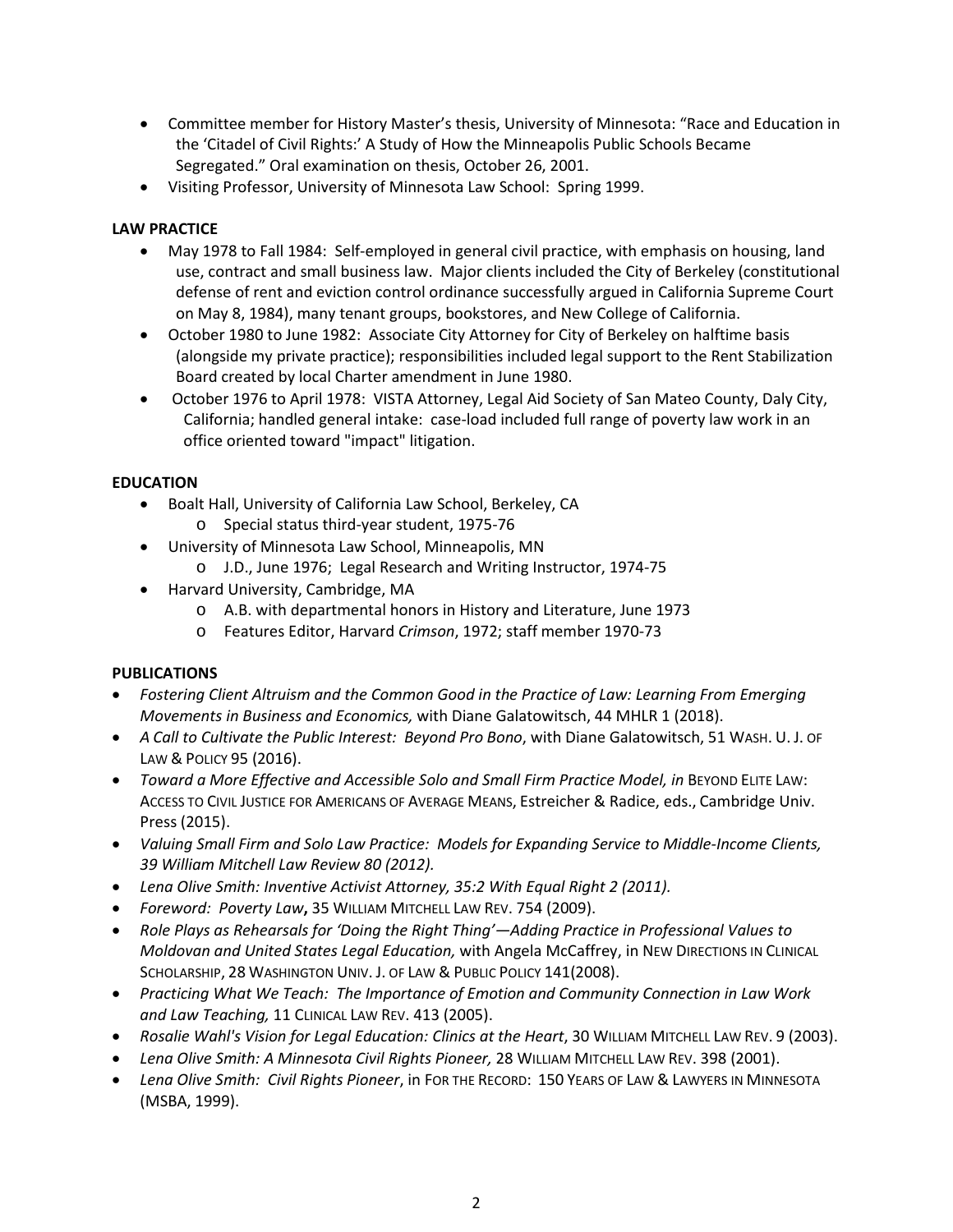- LAWYERING: PRACTICE AND PLANNING*,* with Haydock, Knapp, Herr & Stempel (West, 1996).
	- LAWYERING SKILLS VIDEO SERIES: with Knapp & Haydock:
		- **Interviewing, Counseling & Negotiation (West, 1996).**
		- **Mediation & Arbitration (West, 1996).**
		- **Depositions & Trial (West, 1996).**
- *Using the MacCrate Report to Strengthen Live Client Clinics*, 1 CLINICAL LAW REV*.* 411 (1994).
- *Valuing Clients in the Law School Clinic,* 2 CORNELL J. OF LAW & PUBLIC POLICY 339 (1993).

## **ACTIVITIES, AWARDS, SERVICE** – a selection

- Board of Directors, Friends of Breck Woods, a non-profit whose goal is to foster housing development while avoiding the destruction of a natural woods and watershed, beginning 2018.
- Board of Directors and Executive Committee member, The Schubert Club, a 134-year-old organization that develops music, music education and concerts in Minnesota, beginning 2016.
- Advisory Board Member, Minnesota Women Lawyers, since 2013.
- Advisor, Mapping Prejudice Project, based at Augsburg University, supporting history professor Kirsten Delegard's ongoing work to map all of the deeds containing racially restrictive covenants in Minneapolis, 2016-2017.
- Executive Committee member, Board of Saint Anthony Park Area Seniors [SAPAS], a community based non-profit that provides a range of supports to aging neighbors, 2012 to 2017.
- Recipient, Neighborhood Leadership Award, September 2011, bestowed by  $13^{th}$  Ward City Councilmember, for work unearthing stories of early battles over housing segregation in Minneapolis.
- Member, A.B.A. Section of Legal Education and Admission to the Bar, Clinical and Skills Committee, appointed August 2008, served through 2012.
- Member, A.B.A. Accreditation Inspection Teams: Cleveland State University Law School, March 2020; Texas Technological University School of Law, March 2018; Belmont University Law School, March 2015; Mississippi College of Law, February 2013; Louisiana State University Law School, March 2010; Charleston School of Law, October 2008; Roger Williams University Law School, March 2007; New York Law School, March 2005; John Marshall Law School, March 2002; Pace University School of Law, November 2000; Western State University College of Law, March 1999; Thomas Jefferson College of Law, March 1996; Washington College of Law, American University, March 1995.
- Recipient, Minnesota Women Lawyers Service Award, for years of service judging the Equal Justice writing competition. June 23, 2005.
- "North Star: Minnesota's Black Pioneers," on camera speaker and expert for segment on Lena Smith, TPT television documentary produced by Daniel Bergin. First aired on public television on September 22, 2004.
- Chief organizer and host, 18<sup>th</sup> annual Midwest Clinical Teachers Conference, "Hard Choices in Hard Times: Crafting Creative Solutions," October 17-18, 2003, combined with Celebration of 30 Years of Clinical Legal Education at William Mitchell College of Law.
- Co-Chair, Clinical Scholarship Committee of the AALS Section on Clinical Legal Education, 1994 to 1996, 1998 to 2003.
- Recipient, The First Lena O. Smith Award for Scholarship, bestowed by the Minnesota Black Women Lawyers' Network for "inspiring research that brought to light the life of Lena O. Smith," May 3, 2002.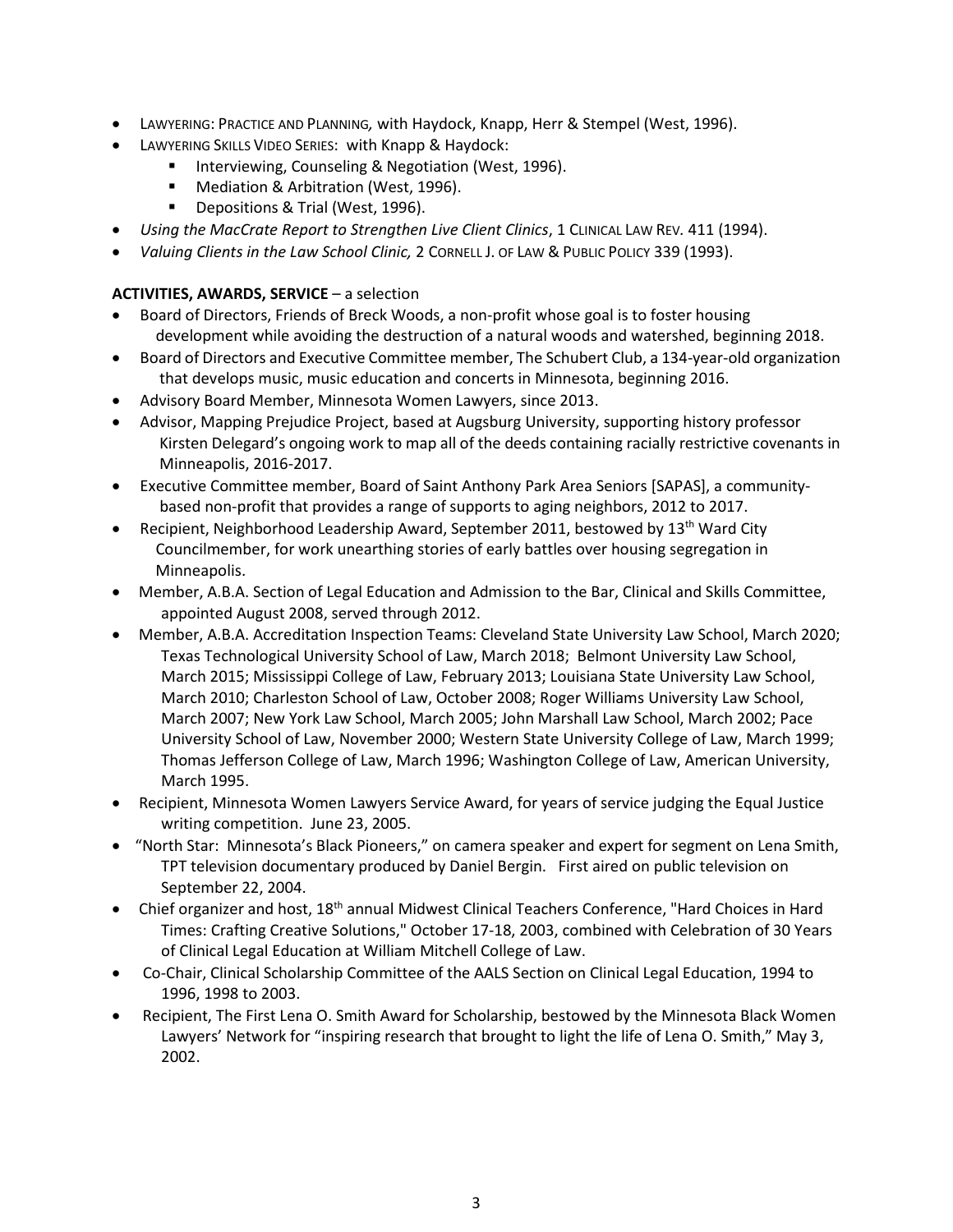- Invited participant, "Writing African-American History in Minnesota," sponsored by the Afro-American and African Studies Dept. and the General College at the University of Minnesota and Minnesota Historical Society, September 19-20, 2001.
- Member, Planning Committee for the AALS Clinical Legal Education Conference, Montreal, May 9- 12, 2001.
- 4<sup>th</sup> U.N. World Conference on Women, NGO Forum, Beijing, August 29-- September 9, 1995. I represented William Mitchell at the NGO Forum in Huairou.
- Consultant to the Minnesota Historical Society on two projects: "Our Gathering Places: African Americans in Minnesota", gallery exhibit running from 1997 to 2000; "Lifting As We Climb", performance piece on three Minnesota African American women of notable achievement, (including Lena Smith).
- Teacher of the Year Award, 1996, awarded by Mitchell Student Bar Association for excellence in teaching.
- Co-organizer and host,  $10^{th}$  Annual Midwest Clinical Teachers Conference: "Issues in Clinical Education: The *Next* 10 Years," William Mitchell, October 13-14, 1995.
- Editor, Minnesota Women Lawyers' Newsletter, August 1993 July 1994. Edited newsletter and wrote profiles of prominent women lawyers and legislator.
- Co-convener, 1st Midwest Clinical Teachers Conference, University of Minnesota, March 1985.

# **SPEECHES, SYMPOSIA, POPULAR MEDIA** – a selection over last decade +

- "Lawyering with Technology: Skills and Habits of Mind for Teaching How to Lawyer Effectively for Change," presentation at AALS Clinical Teachers Conference, San Francisco, May 5, 2019.
- "The Housing Crisis & What Solo/Small Firm Lawyers Can Do About It", Ramsey County Bar Association CLE, April 25, 2019.
- "Online Chatbot Building, Housing Justice 'Clinic'," presentation at Midwest Clinical Teachers Conference, Notre Dame School of Law, October 6, 2018.
- "How Small Firms Fill the Void," presentation at Scaling the Small Practice, Lawyers of Color Conference sponsored by Lawyers of Color Network, September 25, 2018.
- "Incorporating Considerations of the Common Good in Client Counseling," presentation at the  $9<sup>th</sup>$  Worldwide Global Alliance for Justice Education conference, Instituto Tecnologico de Estudios Superiores de Monterrey, Puebla, Mexico, December 2017.
- "The United States Supreme Court's Approach to National Security and Liberties, with some attention to the time since September 11, 2001," speech at Symposium on Constitutional Courts and the Balance between Security and Liberty, On the Occasion of the 55TH Anniversary of the Constitutional Court of the Republic of Turkey, Ankara, April 2017.
- "Cultivating the Public Interest in Law Practice—Beyond *Pro Bono*," CLE presentation at Minnesota Women Lawyers' annual conference, April 15, 2016.
- "Creating & Critiquing a *Pro Bono* Culture: Islamabad, Pakistan & Minnesota, US," presentation at 8<sup>th</sup> Worldwide Global Alliance for Justice Education [GAJE] conference, Anadolou University, Eskişehir, Turkey, July 2015.
- "Horizontal and Vertical Collaboration for Sustaining Clinics," presentation at 8th Worldwide GAJE conference, Anadolou University, Eskişehir, Turkey, July 2015.
- "Rosalie Wahl's Contributions to Legal Education," speech at annual membership reception of the Minnesota Supreme Court Historical Society and celebration of the life and legacy of Rosalie Wahl, November 18, 2014
- "Hobby Lobby: What's Next?," organizer and convenor of speakers and teach-in exploring the aftermath of *Burwell v. Hobby Lobby* decision. William Mitchell, October 30, 2014.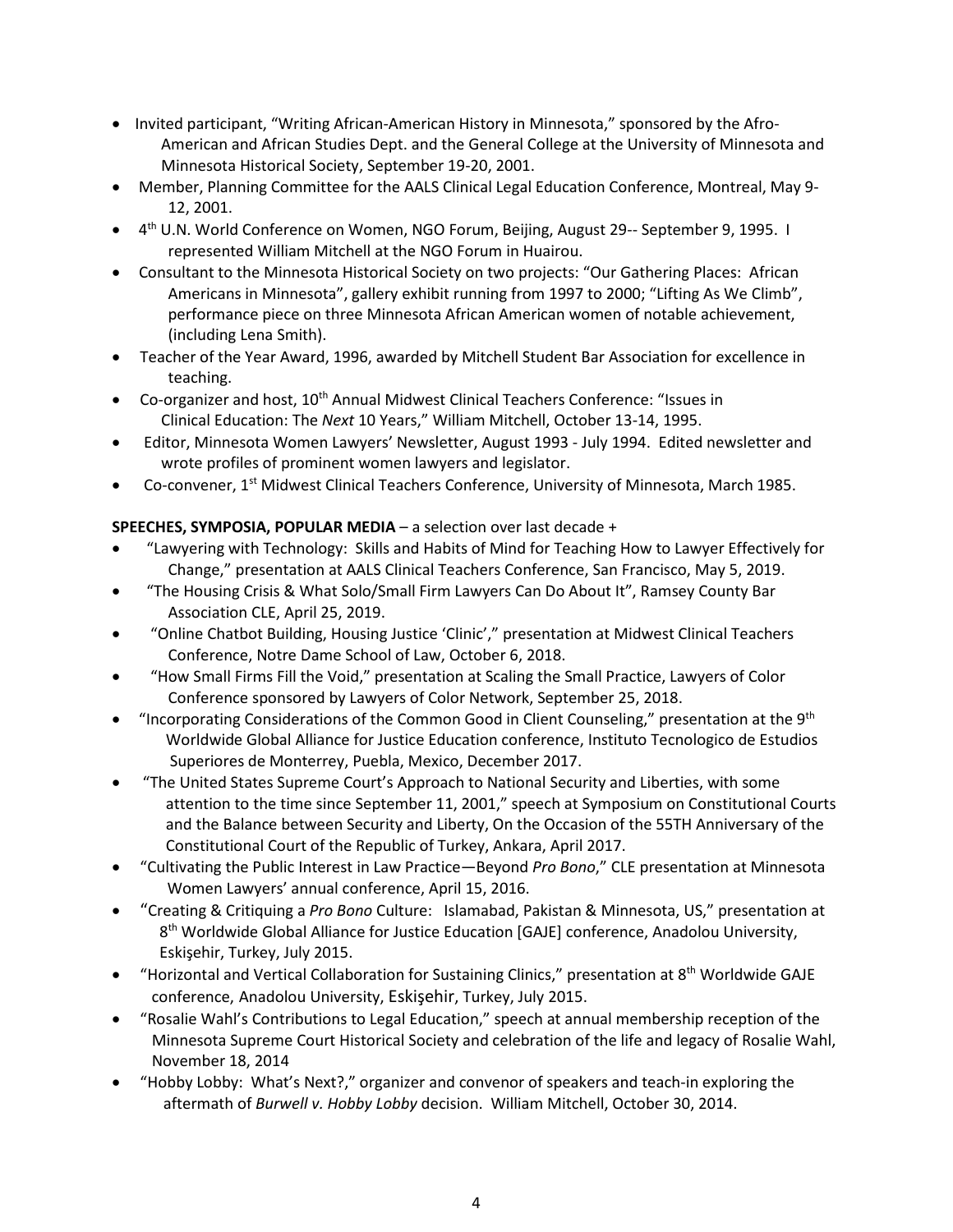- "How Shall We Prepare Students for Justice-Oriented Small & Solo Practice?," presentation at Midwest Clinical Law Teachers Conference, Michigan State University, September 13, 2014.
- "Enhancing the Quality of Justice Work & Teaching Through Partnerships with Small & Solo Firms," presentation at 7<sup>th</sup> Worldwide GAJE conference, Jindal Global University, India, December, 2013.
- "Rosalie Wahl Oversaw Transformative Changes in Legal Education," memorial in MinnPost.com, July 23, 2013.
- "Effective and Ethical Use of Adjuncts in Law School Clinics," plenary session speaker at AALS Clinical Legal Education Conference, San Juan, Puerto Rico, May, 2013.
- "Life and Legacy of Lena O. Smith," speech at a forum sponsored by St. Paul's New Century Club, February, 2013.
- "Brave Pioneers Blazed Tail for New Justice: Appointment of Judge Wilhelmina Wright calls to mind Minnesota's first black woman lawyer." Op-Ed in Minneapolis Star Tribune, August 22, 2012.
- "Real Estate Redlining and other forms of Housing Discrimination," speaker in roundtable discussion at the Symposium on Site and Incitement, University of Minnesota's Institute for Advanced Study, September, 2012.
- "Educating Lawyers to be Public Citizens," presentation at GAJE conference, Valencia, Spain, July 2011.
- "The Three Year Arc for Outcomes and Assessments*,*" plenary session speaker at AALS Clinical Legal Education Conference, Answering the Call for Reform: Using Outcomes Assessment, Critical Theory and Strategic Thinking to Implement Change, Baltimore, May 4—8, 2010.
- "Integrating Interviewing and Counseling Pedagogy with a Doctrinal Course," presentation at conference on The Pedagogy of Interviewing and Counseling II: Continuing the Quest for Improved Methodology, UCLA, October 17-18, 2010.
- "Formative Assessment of Ethical Judgment: Clinical Course Models from the Past, Directions for the Future," interactive session at Crossroads of Legal Education Conference: Assessment, Denver, September 12, 2009
- "Integrating Current Events into Law Teaching: Creative Course Components," presentation at "Teaching in the Moment" conference, sponsored by SALT and all 4 Minnesota law schools. April 27, 2009.
- "On the Ethics of Being a Law Student," program for students at Mitchell sponsored by Phi Alpha Delta, March 31, 2009.
- "Effective Interviewing As a Tool for Justice," presentation at GAJE Conference, "Justice in a Community Context," Manila, Philippines, December, 2008.
- "Rhetoric of the Skills/Theory Divide." Presentation at Legal Education at the Crossroads conference, Univ. of Wash., Seattle, September 6, 2008.,
- "Roundtable: New Directions in Clinical Scholarship," Washington University Law School, November 8-9, 2007.
- "Challenging Students' Assumptions About Ethics in the Clinic: Law Office Administration as Legal Ethics Practice," AALS Clinical Legal Education Conference, New Orleans, May 5, 2007.
- "Clinic Design Workshop," Midwest Clinical Teachers' Conference, Notre Dame, October 13, 2006.
- "Collaboration in International Teaching: Lessons from Moldovan Law Students-- Preparing to Teach Overseas and Adapting Lessons to Conditions on the Ground," GAJE Conference, Fordham University Law School, May 4, 2006.
- "Lawyers for Middle Income Clients: Why & How Do They Sustain their Practice?," AALS Clinical Legal Education Workshop, New York City, May 2, 2006.